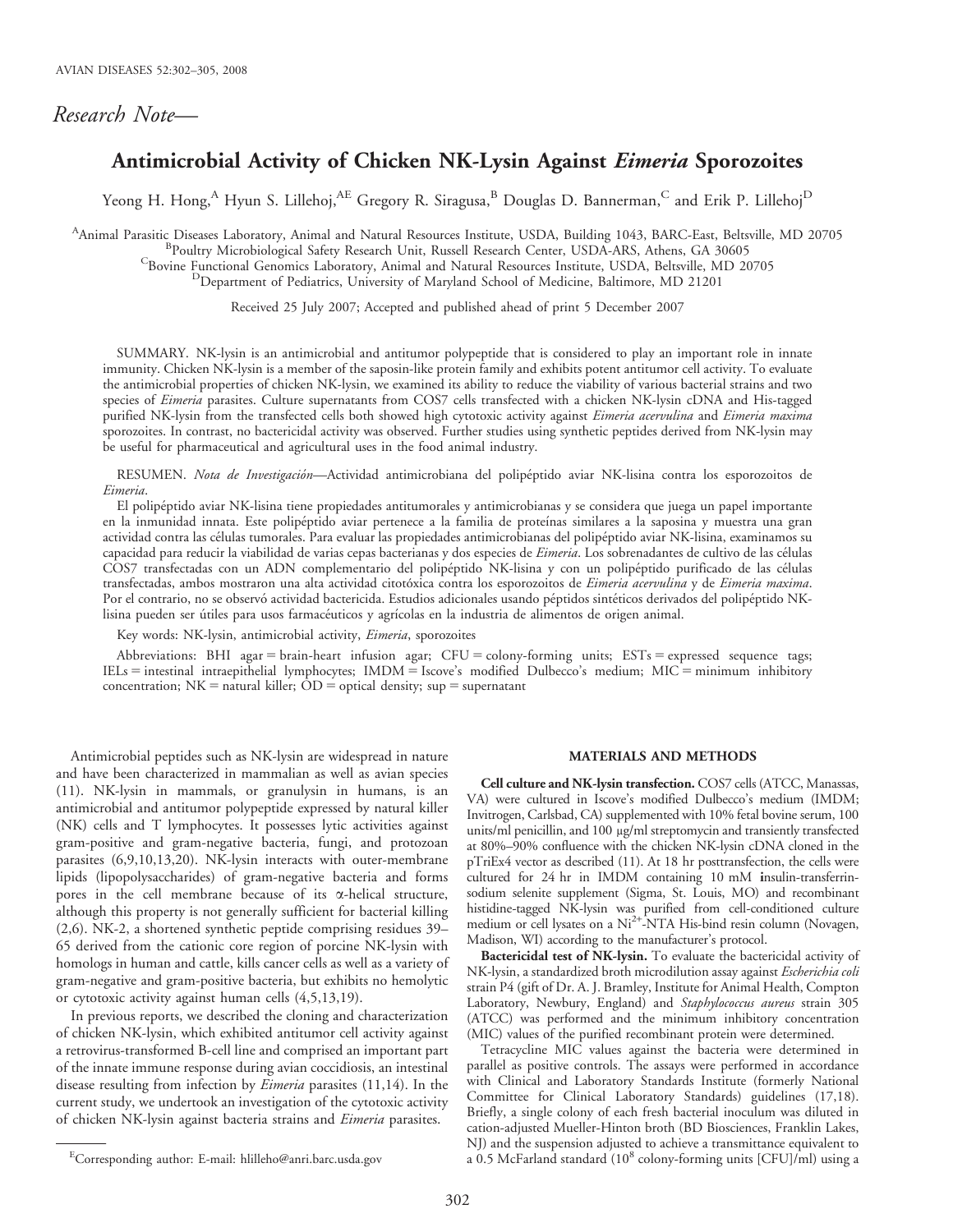

Fig. 1. Inhibition-zone assay for chicken NK-lysin against E. coli (A) and S. aureus (B). Tetracycline (0-8 µg/ml), chicken NK-lysintransfected cell supernatant (sup) (1:2 serial dilutions), or His-tag purified NK-lysin (0-30 µg/ml) were added to cultures of the bacteria and incubated for 18 hr at 35 C; bacterial growth was determined by measuring  $OD_{600}$ . The X-axis is showing the tetracycline concentrations only.

colorimeter. The bacterial suspension was diluted 100-fold in cationadjusted Mueller-Hinton broth to  $1.0 \times 10^6$  CFU/ml. Fifty microliters was added to the wells of a 96-well round-bottom plate containing 50 µl of either broth alone, or broth containing serially diluted NK-lysin or tetracycline (Sigma). A negative control consisted of an eluate of a mockloaded His-bind resin column with 100 µl of broth alone. The wells were incubated for 18 hr at 37 C with ambient air circulation and without shaking, and were subsequently inspected for cloudiness and pellet formation using a magnifying glass plate reader. The lowest concentration at which no pellet or cloudiness was apparent in a given well was identified as the MIC. In addition to visualization by eye, the optical density (OD) of each well was measured on a Synergy  $HT^{TM}$ multimodal plate reader (Bio-Tec Instruments, Winooski, VT) at 600 nm. Background values, derived from noninoculated wells containing broth alone, were subtracted from all readings.

For the inhibition-zone assay, 50-µl samples of 16 broth-cultured bacteria strains (1.0  $\times$  10<sup>6</sup> CFU/ml) were spread on brain-heart infusion (BHI) agar (Anaerobe Systems, Morgan Hill, CA), allowed to briefly dry and settle, and 5 or 10 µl of chicken NK-lysin–transfected COS7 cell supernatant (sup) or negative control medium was spotted. The plates were incubated for 18 hr at 37 C, 42 C (*Campylobacter*), or 30 C (*Vibrio*).

Antimicrobial test to *Eimeria* sporozoites. *Eimeria acervulina* and Eimeria maxima sporozoites were obtained by excystation of sporulated oocysts (8). After breaking the oocyst membrane by a Potter-Elvenheim

tissue grinder tube, sporocysts were purified by isopycnic centrifugation on a Percoll gradient and washed in cold phosphate-buffered saline, then treated with excystation solution (0.25% trypsin, 0.014 M taurocholic acid) for 60 min at 41 C to release sporozoites. Excystation fluid was filtered and the sporozoites were washed three times with cold Hank's balanced salt solution at 3000 rpm for 10 min at 4 C and resuspended to  $1.0 \times 10^6$ /ml in 10% RPMI-1640 medium (Sigma). One milliliter of each sporozoite solution ( $1.0 \times 10^6$ /ml) was incubated with 1 ml of NKlysin–transfected COS7 cell supernatants (sup) or COS7 cell purified NK-lysin (0.17ng/ul) for 24 or 48 hr at 41 C in 5-ml polystyrene roundbottom tubes (BD Bioscience) in triplicate and stained with trypan blue; viable sporozoites were counted microscopically.

**Statistical analysis.** Mean  $\pm$  SD values for each group ( $n = 3$ ) were calculated and analyzed with the Dunnet multiple comparison test using InStat<sup>®</sup> software (Graphpad, San Diego, CA) and considered significant at  $P < 0.05$ .

### **RESULTS**

Bactericidal test of chicken NK-lysin. Neither cell culture supernatant from chicken NK-lysin–transfected COS7 cells nor purified His-tagged recombinant NK-lysin protein inhibited the growth of E. coli or S. aureus at any concentration tested (Fig. 1). The MIC values of tetracycline against S. aureus (0.125 µg/ml) and E. coli (1.0–2.0  $\mu$ g/ml) were within the reported quality control ranges of  $0.12-1.0 \mu g/ml$  and  $0.5-2.0 \mu g/ml$ , respectively  $(17.18)$ . Moreover, by the inhibition zone assay, NK-lysin containing COS7 cell supernatant (sup) demonstrated no visible antimicrobial activity against a panel of 16 bacterial strains (Table 1).

Cytotoxic activity to *Eimeria* sporozoites. By contrast, incubation of E. acervulina or E. maxima sporozoites for 24 hr with NK-lysin cell culture supernatant (sup) or purified protein significantly decreased parasite viability compared with the mediumonly negative control (Fig. 2). Interestingly, the number of sporozoites in the control also was drastically reduced at 24 hr incubation, from about 25,000 to 11,000 in the case of E. acervulina and from about 25,000 to 5000 in E. maxima.

This cytotoxic effect persisted following 48 hr incubation using E. maxima, but not in the case of E. acervulina due to overall loss of sporozoite viability for this extended time period.

#### DISCUSSION

In previous reports, we identified a set of overlapping chickenexpressed sequence tags (ESTs) homologous to mammalian NK-lysin, cloned a full-length chicken NK-lysin cDNA, and observed high expression of the endogenous gene in intestinal intraepithelial lymphocytes (IELs), a population well enriched with NK cells (11,16). Although chicken NK-lysin showed relatively low amino acid sequence identity to mammalian NK-lysins or granulysin  $(<20\%)$ , it possessed the characteristically conserved six cysteine and one proline residues, hallmarks of the saposin protein family, and necessary to form three disulfide bonds required for antimicrobial activity (1,3). Therefore, it was reasonable to assume, like the mammalian proteins, that chicken NK-lysin possessed a broadspectrum antimicrobial activity.

Although our prior studies did demonstrate an antitumor effect of chicken NK-lysin, preliminary unpublished results revealed that it lacked antibacterial activity. Therefore, the current study was undertaken to examine this apparent paradox in more detail. Our results showed that NK-lysin had no demonstrable bactericidal activity against a wide range of gram-positive and gram-negative microorganisms tested (Fig. 1, Table 1). Similarly, Linde et al. (15)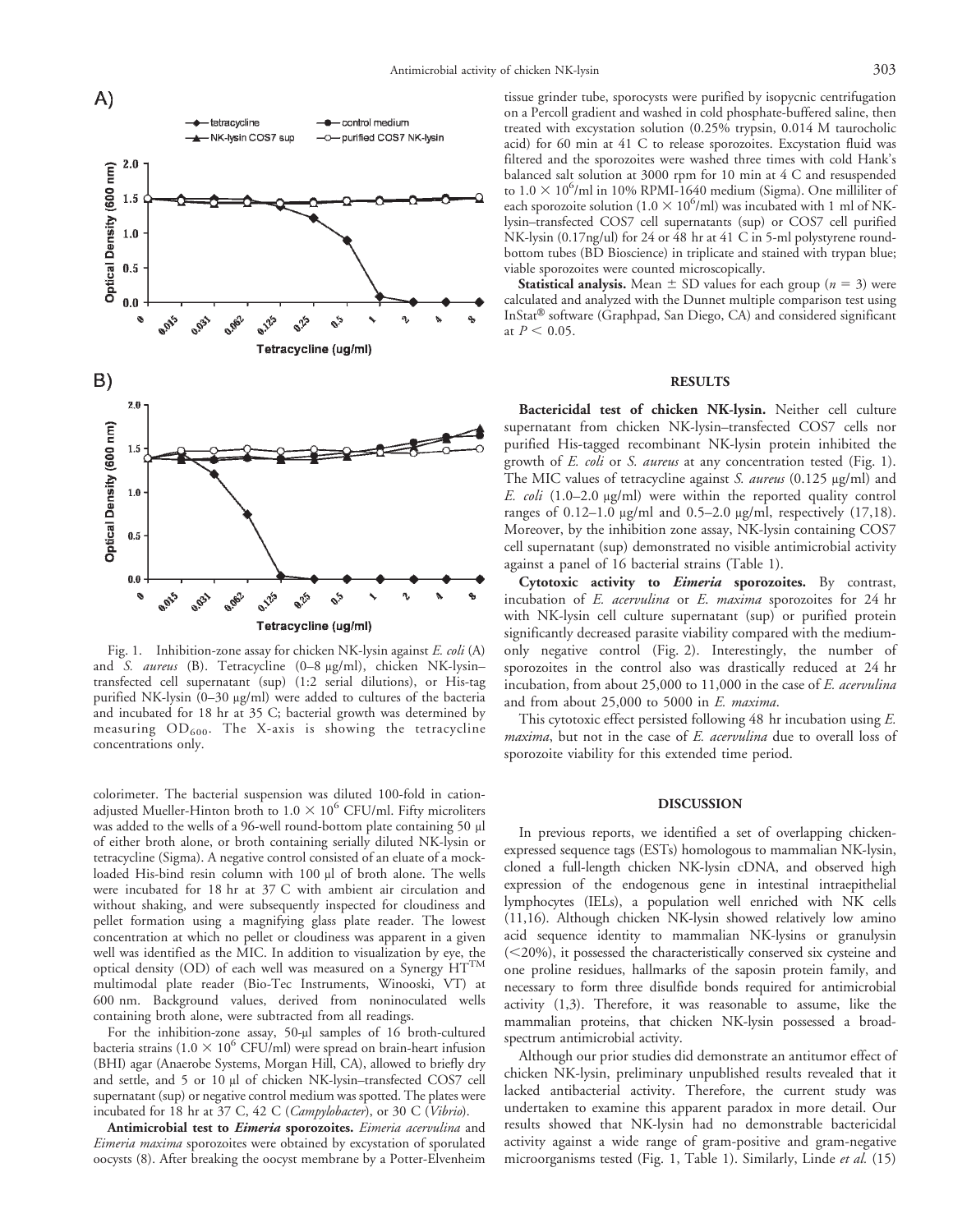## 304 Y. H. Hong et al.

Table 1. Antibacterial activity of chicken NK-lysin supernatant (sup) using the inhibition-zone assay. COS7 cell culture supernatant was harvested from pTriEx4-NK-lysin–transfected cells. Each culture of 16 test bacterial strains ( $1.0 \times 10^6$  CFU/ml) was spread on BHI agar, 5 or 10 µl of supernatant (sup) or control medium was spotted, and the plates were incubated for 18 hr under appropriate conditions at 37 C, 42 C (Campylobacter), or 30 C (Vibrio).

| Organism                         | Strain                 | 5-µl Spot result | 10-µl Spot result |
|----------------------------------|------------------------|------------------|-------------------|
| Bacillus subtilis                | <b>STOP</b>            | $neg^A$          | neg               |
| Salmonella Montevideo            | S <sub>1</sub>         | neg              | neg               |
| Salmonella Heidelberg            | S <sub>2</sub>         | neg              | neg               |
| Clostridium perfringens          | A. 1113                | neg              | neg               |
| Clostridium difficile            | #3                     | neg              | neg               |
| Clostridium difficile            | 27.1                   | neg              | neg               |
| Campylobacter jejuni             | C <sub>3</sub> Dreeson | neg              | neg               |
| Campylobacter jejuni             | C <sub>2</sub> Dreeson | neg              | neg               |
| Enterobacter sakazaki            | A. 51329               | neg              | neg               |
| Vibrio harveyi                   | TAES <sub>2</sub>      | neg              | neg               |
| Klebsiella pneumoniae            | A. 13883               | neg              | neg               |
| Escherichia coli O157:H7         | 265RC1                 | neg              | neg               |
| Enterobacter cloacae             | A. 23355               | neg              | neg               |
| Enteroccoccus faecium            | 50-52                  | neg              | neg               |
| Staphylococcus aureus            | A. 25923               | neg              | neg               |
| Proteus vulgaris<br>$\mathbf{A}$ | A. 13315               | neg              | neg               |

 $A_{\text{neg}} =$  No visible zone of inhibition.

reported that a synthetic peptide (cNKLF2) corresponding to the core sequence of chicken NK-lysin did not inhibit the growth of E. coli D21, although antimycobacterial activity was observed against Bacillus megaterium and S. aureus when a buffer-diluted medium was used instead of Luria-Bertani medium. Chicken recombinant NK-

 $A)$ 



Fig. 2. Cytotoxic activity of chicken NK-lysin for E. acervulina (A) and E. maxima (B) sporozoites. Sporozoites were incubated with control media, which came from COS7 culture, NK-lysin–transfected COS7 cell culture supernatant (sup), or purified NK-lysin (0.17ng/ul) for 24 or 48 hr at 41 C; sporozoite viability was assessed by trypan blue exclusion. \* indicates  $P < 0.05$ ; \*\* indicates  $P < 0.01$ .

lysin, however, was cytotoxic for E. acervulina and E. maxima parasites. It is suggests that the massive reduction in numbers of sporozoites in the control from 0 to 24 hr, especially with  $E$ . maxima sporozoites, may be species-dependent because of the natural loss as a result of in vitro maintenance. Interestingly, E. tenella sporozoites were relatively more resistant to the effects of NK-lysin supernatant (sup) compared with these other two species (data not shown).

The microbial plasma membrane is the target of NK-lysin or derived synthetic peptides such as NK-2, and cell death is accompanied by the formation of pores in the phospholipid bilayer. Such a molecular mechanism may explain how the NK-2 peptide kills parasites, such as intracellular trypanosomes, without destroying host cells (13). Moreover, these residues are directly related to association of peptides with pathogen membranes that ultimately leads to membrane disruption. Current studies are underway in our laboratory to determine the ability of chicken NK-lysin to form pores in the membranes of bacteria and Eimeria.

Min et al. (16) reported that chicken NK-lysin was one of the most highly expressed transcripts detected in an Eimeria-induced intestinal IEL cDNA library, being represented by 87 individual ESTs. These results directly correlated with high NK-lysin mRNA levels in gut IELs as assessed by quantitative reverse transcription–polymerase chain reaction as well as intestinal NK cell activity following *Eimeria* infection (7,12). Furthermore, NK-lysin expression in the intestinal jejunum following E. maxima infection, a species that preferentially infects this region of the gut (12), was higher than those of the duodenum or caeca. Thus, it is clearly apparent that chicken NK-lysin plays an important role in intestinal innate immunity.

In summary, chicken NK-lysin displayed direct cytotoxic activity against Eimeria sporozoites, but had no bactericidal effect. Future studies using purified recombinant NK-lysin or synthetic peptides derived from its amino acid sequence are expected to shed new light on antiparasite peptides and proteins that may hold promise for pharmaceutical and agricultural uses in the food animal industry (21).

#### REFERENCES

1. Andersson, M., T. Curstedt, H. Jornvall, and J. Johansson. An amphipathic helical motif common to tumourolytic polypeptide NK-lysin